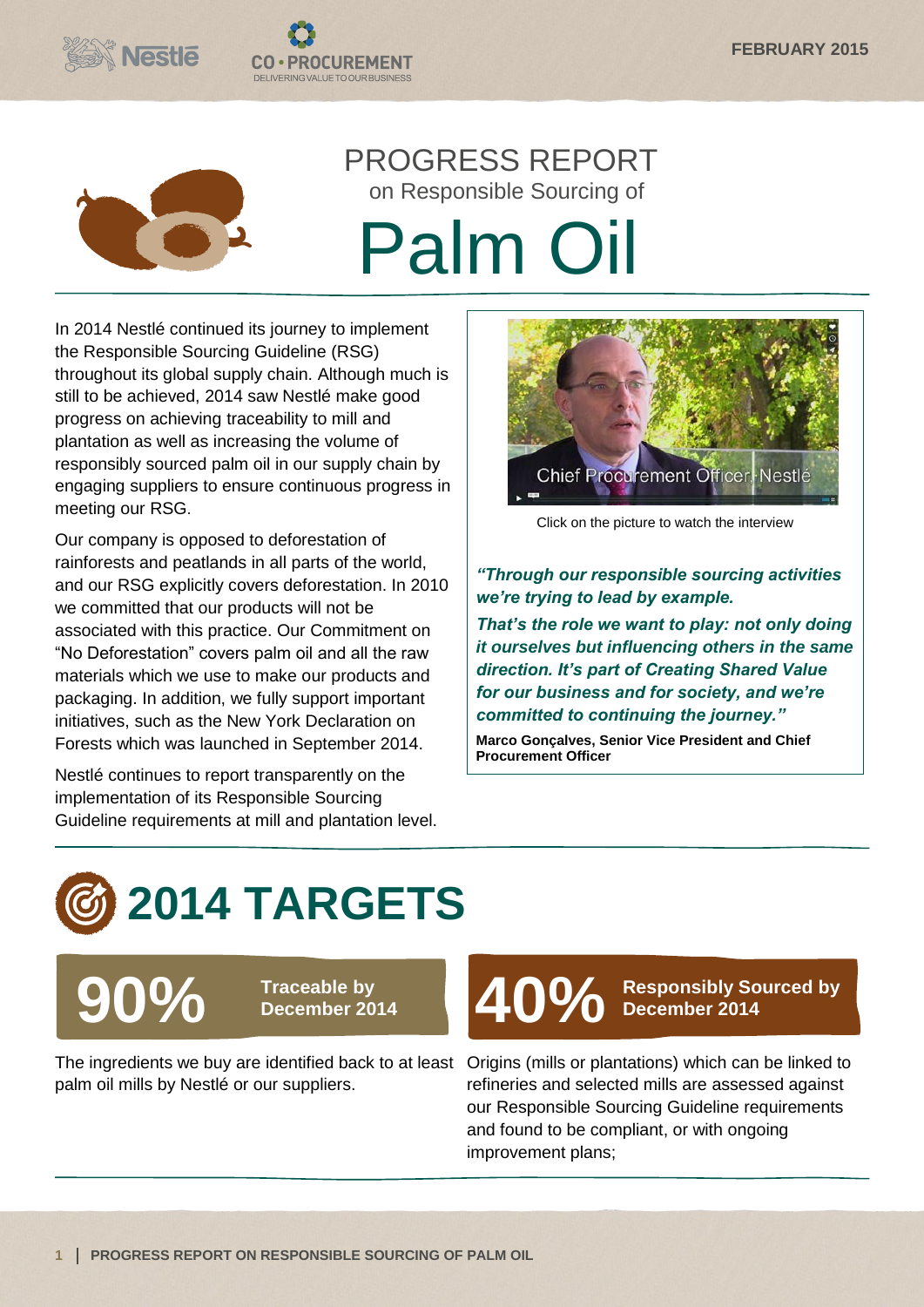

- At least 82% of our volume can be traced back to the mill in the country of origin and 13% of this volume can be traced back to the plantation.
- The 32% that is Responsibly Sourced can be further broken down as follows:
	- o 11% of our volume is "Compliant Oil." This means that the mill where the palm is processed and the sources of fresh fruit bunches (FFB) comply with our RSG





It is also worth noting that by the end of 2014, 45% of our global spend on palm oil was linked to direct suppliers who have a no-deforestation policy and respect labour standards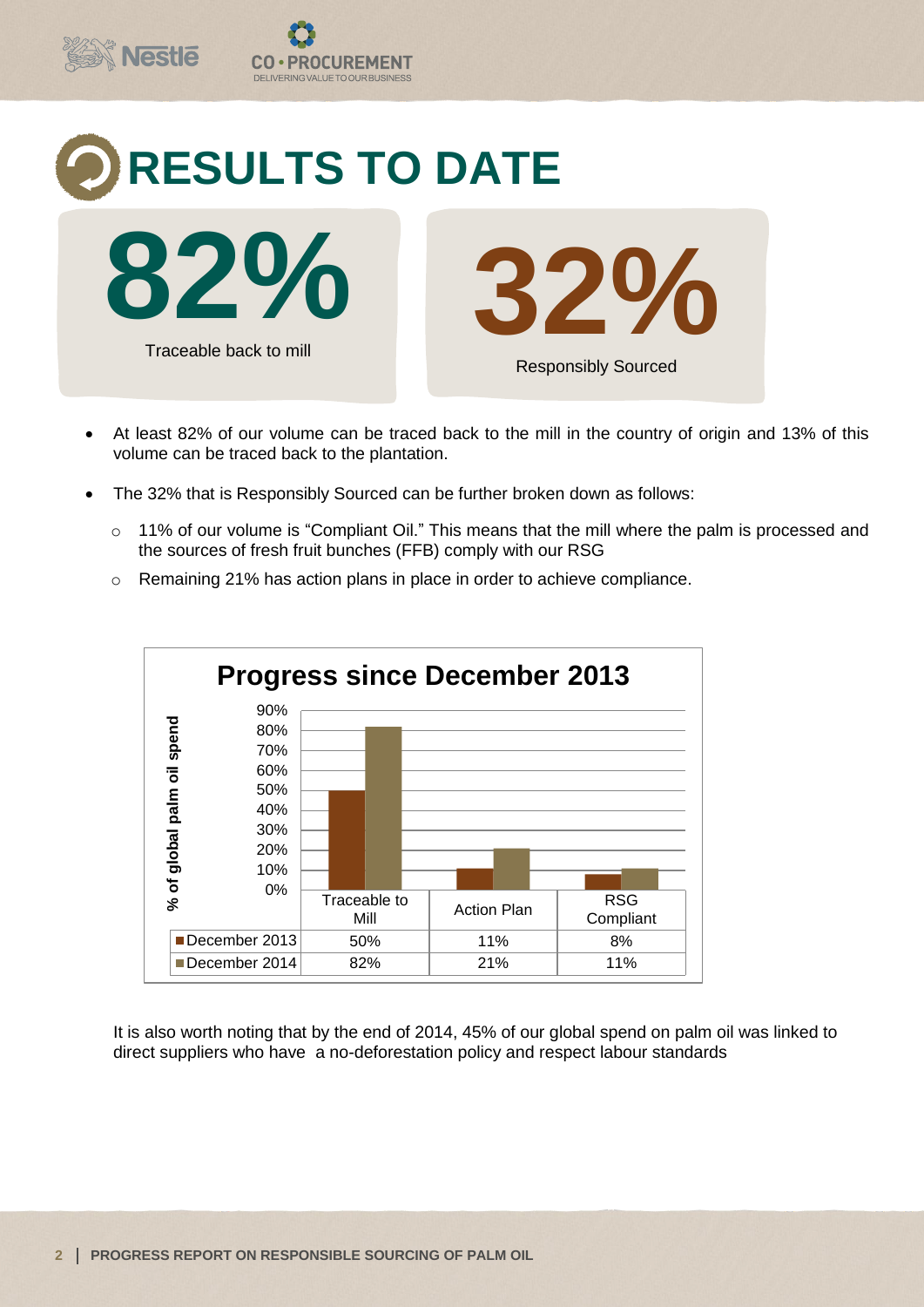

Traceability is central to Nestlé achieving its goal of no deforestation in its supply chain. Since we started our journey toward ensuring that the palm oil in our supply chain is responsibly sourced in 2010, many other companies and suppliers have followed with similar commitments and actions:

**OCUREMENT** 

DELIVERING VALUE TO OUR BUSINES

**Nestle** 

• **Cargill**: became a TFT member and launched a [policy on Sustainable](https://www.cargill.com/wcm/groups/public/@ccom/documents/document/palm_oil_policy_statement.pdf)  [Palm Oil.](https://www.cargill.com/wcm/groups/public/@ccom/documents/document/palm_oil_policy_statement.pdf) The policy includes a commitment to no deforestation of high conservation value (HCV) lands or high carbon stock (HCS) areas, no development on peat, and no exploitation of rights of indigenous peoples and local communities. Cargill aims for all palm products that it produces, trades or processes to be in line with these commitments.



TFT staff interviewing palm oil harvesters

- **Wilmar**: became a TFT member and launched a [No Deforestation, No Peat, and No Exploitation Policy.](http://www.wilmar-international.com/wp-content/uploads/2012/11/No-Deforestation-No-Peat-No-Exploitation-Policy.pdf) The scope of Wilmar's policy includes all Wilmar operations worldwide as well as all third-party suppliers from whom they purchase or have a trading relationship. They have also launched a dashboard providing unprecedented transparency of their supply chain including the mills they source from.
- **Mars**: became a TFT member and pledges to only source palm oil from companies whose operations comply with a sourcing charter which includes [no development on HCV, no development on HCS, and no](http://www.mars.com/global/about-mars/mars-pia/our-supply-chain/palm-oil.aspx)  [development on peat lands.](http://www.mars.com/global/about-mars/mars-pia/our-supply-chain/palm-oil.aspx)

Despite increased public attention and consumer demand for products made using sustainable palm oil, deforestation linked to oil palm development is still occurring and many NGOs still play active roles in campaigning against unsustainable practices.

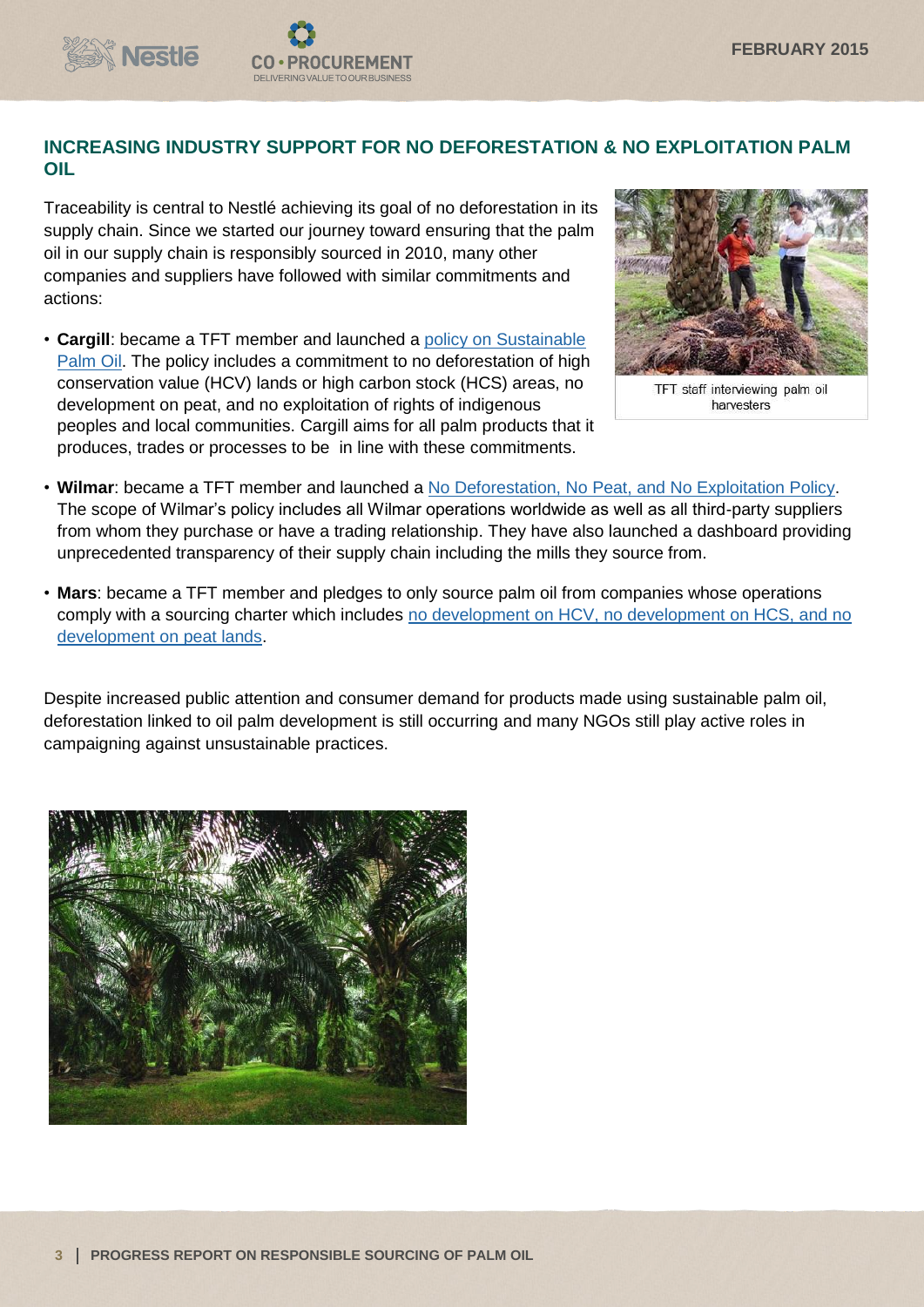

#### **CHALLENGES & SOLUTIONS**

Nestlé is working with its suppliers to achieve plantation level traceability for our palm oil ingredients. A key challenge has been the lack of available upstream supply information across the supply chain.

In 2014, Nestlé attempted to electronically map out our supply chain with 3<sup>rd</sup> party software, however the results did not provide the level of detail we needed. In parallel, Nestlé created, piloted and then deployed its Traceability Declaration Document (TDD), which suppliers are required to complete each quarter to declare the supply chain linked to the production of the palm oil used in our products. While information gaps remain with respect to full visibility of our palm oil supply chain, the TDD does allow for unprecedented transparency and facilitates discussions with suppliers to address such gaps.

Information obtained from the TDD is incorporated into a prioritisation process which seeks to determine high priority supply situations in order for RSG assessments to be conducted. The prioritisation process draws on available environmental and social data to identify potential issues linked to the supply chain. The aim of these assessments is to engage mills and oil palm growers to understand their practices and provide practical inputs to allow growers to strengthen policies, systems, and practices against our RSG.

Explaining this new TDD format to all our suppliers, the completion of the document by suppliers, and the verification of the data has proven to be a significant undertaking. Although large amounts of human resources and time are required for these activities, this is a necessary first step in reaching our goal of ensuring our entire palm oil supply chain is compliant with our RSG.

The scale of our operations means that we are sourcing palm oil products for 70 countries around the world. A handful of specific markets, such as India and China (7% and 5% of our total market share, respectively) present challenges with respect to traceability. Examples of the challenges confronted are that palm oil is traded in a fragmented commodity market and suppliers'

understanding of sustainability issues in some markets is only now being developed.

## **The Challenges**

- Very complex supply chains
- Lack of available traceability information
- 40% smallholders



Bio fertilization of the plantations with the empty fresh fruit<br>bunches from the mill

#### **EXAMPLE OF NESTLÉ RSG WORK (SUPPLIER ENGAGEMENT)**



**Wilmar** - Nestlé strives to work with suppliers that adopt similar commitments to our

RSG. In End of 2013 Wilmar International Limited ("Wilmar") publicly stated its commitment to a "No Deforestation, No Peat and No Exploitation" Policy. Nestlé congratulates Wilmar for making this commitment and is happy to see the increasing level of transparency Wilmar is providing about the progress being made to implement its policy with TFT. Nestlé will continue to engage with Wilmar and collaborate where possible to facilitate our respective journeys.

*"Wilmar is working hand in hand with our suppliers to transform our entire supply chain towards responsible practices for the benefit of people and the environment. Through this work we are also able to fulfil the demands of clients like Nestlé who is also one of the forerunners in leading the push for a palm oil industry free of deforestation." –Wilmar*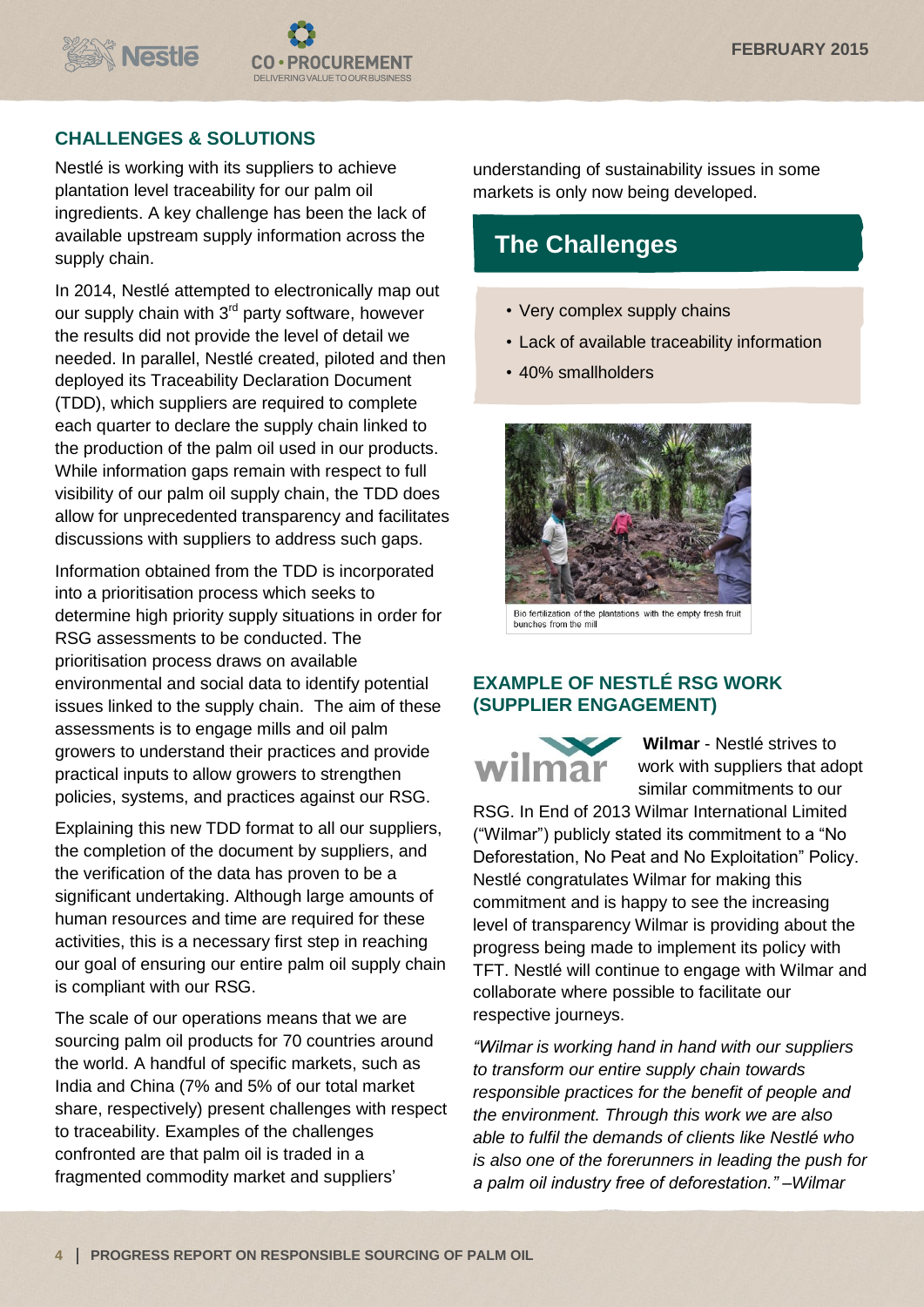





**Palmci** – TFT recently assessed 2 palm oil mills and their associated oil palm plantations in the eastern part of Ivory Coast as part of their

palm oil sustainability program. Palm oil produced by Palmci is directly linked to the Nestlé supply chain via the Sania palm oil refinery in Ivory Coast. Key deliverables from the assessment include an action plan with the aim of preserving identified carbon rich peat lands in a concession PALMCI is negotiating with local communities for palm plantation purpose. This area is boarded by an international wet land zone and PALMCI has already involved the local RAMSAR committee to guide them. Nestlé seeks to build long-term relations with its supply base and supports its suppliers with the implementation of best practices related to its no-deforestation policy.

**Fuji** – Nestlé has supported its direct supplier Fuji in understanding its supply chain all the way back to the smallholders involved. When TFT visited the Masai Palm Oil Mill of the Keck Seng group in Johor, Malaysia, they worked to identify the catchment areas for all fresh fruit bunches being transported to the mill. Through this exercise a comprehensive understanding of independent mills,  $3<sup>rd</sup>$  party dealers, and smallholder

farmers in this supply chain was formed. Through the dealers and by direct means, there is a large concentration of smallholders in this supply chain. As a result of the assessment, the company has committed to developing a mechanism which periodically checks the fresh fruit bunch catchment zones in order to monitor for risks of peat land fires and forest conversion.



TFT staff conducting an RSG assessment on a Wilmar 3rd party supplier plantation

#### **SMALLHOLDERS**

Smallholders play an important role in production – they represent 40% of the palm oil production in the world – but they are barely affected by the transformation yet as so far the focus was on the bigger players. Some of the issues affecting smallholders include:

**Deforestation** which continues at a high rate (fires and smoke haze in Sumatra are illustrative of this),

#### **Land Tenure**;

**Productivity** which remains very low. Helping smallholders become more productive would reduce the need for new land,

**Social issues** including forced labour and health and safety.

Smallholders cannot be easily certified as it is not cost effective for them.

As an example in northern Sumatra, Indonesia, a Nestlé palm oil supplier has a supply chain which includes thousands of smallholders who own farms ranging from less than one hectare to 40 hectares. Many use fresh fruit dealers to get the FFB to the mill. Nestlé's customised approach has been to work with such partnersto map the origin of the FFBs and to support smallholders to strengthen practices to meet Nestlé's RSG. Nevertheless, this is one of the several measures we have in place to support smallholders.

It is therefore critical for Nestlé to ensure that our responsible sourcing approach include and support smallholders.